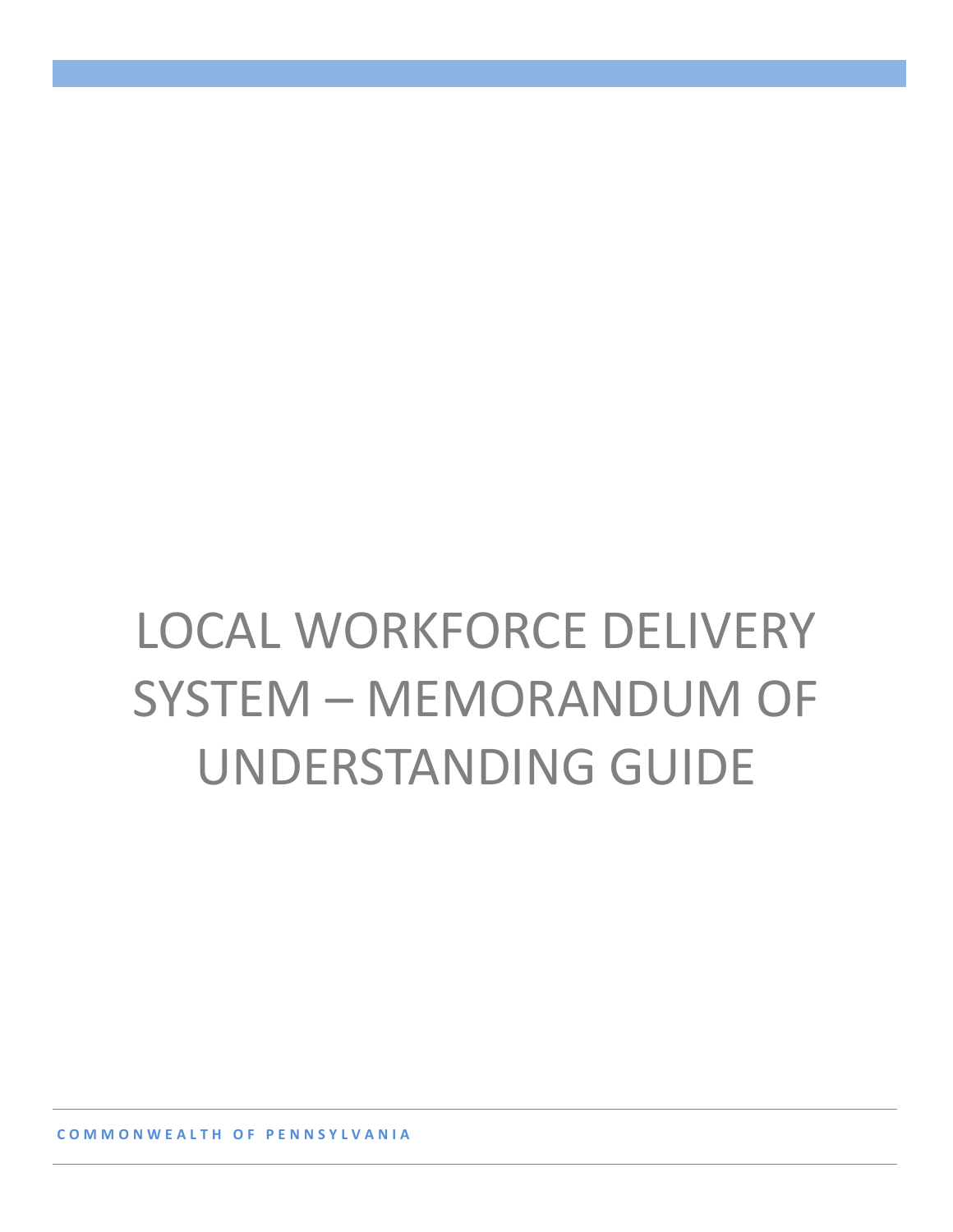# **GUIDE TO THE MEMORANDUM OF UNDERSTANDING**

# **PREFACE**

This guide outlines required and optional components of Pennsylvania's Local Workforce Delivery System Memorandum of Understanding, or MOU, and provides information about funding the one-stop delivery system's costs.

Recommendations throughout this guide align with Pennsylvania's MOU Policy and associated sample MOU template. Local workforce development boards, or LWDBs, are highly encouraged to use the *Sample MOU Template*, however, this format is not required. Additional supporting resources found on the Pennsylvania Department of Labor & Industry, or L&I, website include the *MOU Authority and Signature Page*, *MOU Negotiation Outcome Notification* template, *PA CareerLink® Operating Budget Bulletin* and the *MOU Negotiators and Signers Contact List,* which may not be exhaustive but can assist LWDBs in identifying the proper negotiators and signatories to the MOU.

For submission of MOU related forms, budgets, and documentation or to ask technical questions, email the PA CareerLink® Finance and Budget Unit resource account at [RA-LI-PACL-FINOP@pa.gov.](mailto:RA-LI-PACL-FINOP@pa.gov)

Some provisions in this guidance not required under WIOA, its regulations, or the Uniform Guidance. Instead, these common provisions are contained in many contracts and MOUs; therefore, local areas should consider the provisions.

# **INTRODUCTION**

PA CareerLink® merges workforce development, educational and human resource services into a seamless, customer-focused service delivery network that enhances access to programs services and improves long-term employment outcomes for individuals receiving assistance. One-stop partners administer separately funded programs as a set of integrated, streamlined services to customers as referenced in 20 CFR 678.300(a), 34 CFR 361.300(a) and 34 CFR 463.300(a).

To establish a high quality one-stop delivery system and enhance collaboration amongst partner programs, LWDBs are required to negotiate and develop a MOU with all required partners present in their local area, as well as any additional partners involved in the local workforce delivery system. The creation of a strong introduction and a joint (cross-agency) mission and vision statement that ties back into the goals and objectives of the local area's WIOA local and regional plans assists with negotiations and emphasizes how vital the process is to the economic growth of the local area. Local areas are encouraged to work together in the spirit and intent of WIOA.

The LWDB is required to conduct this business in an open manner as referenced in the Pennsylvania Sunshine [Provisions.](https://www.openrecords.pa.gov/SunshineAct.cfm) This act requires agencies to deliberate and take official action on agency business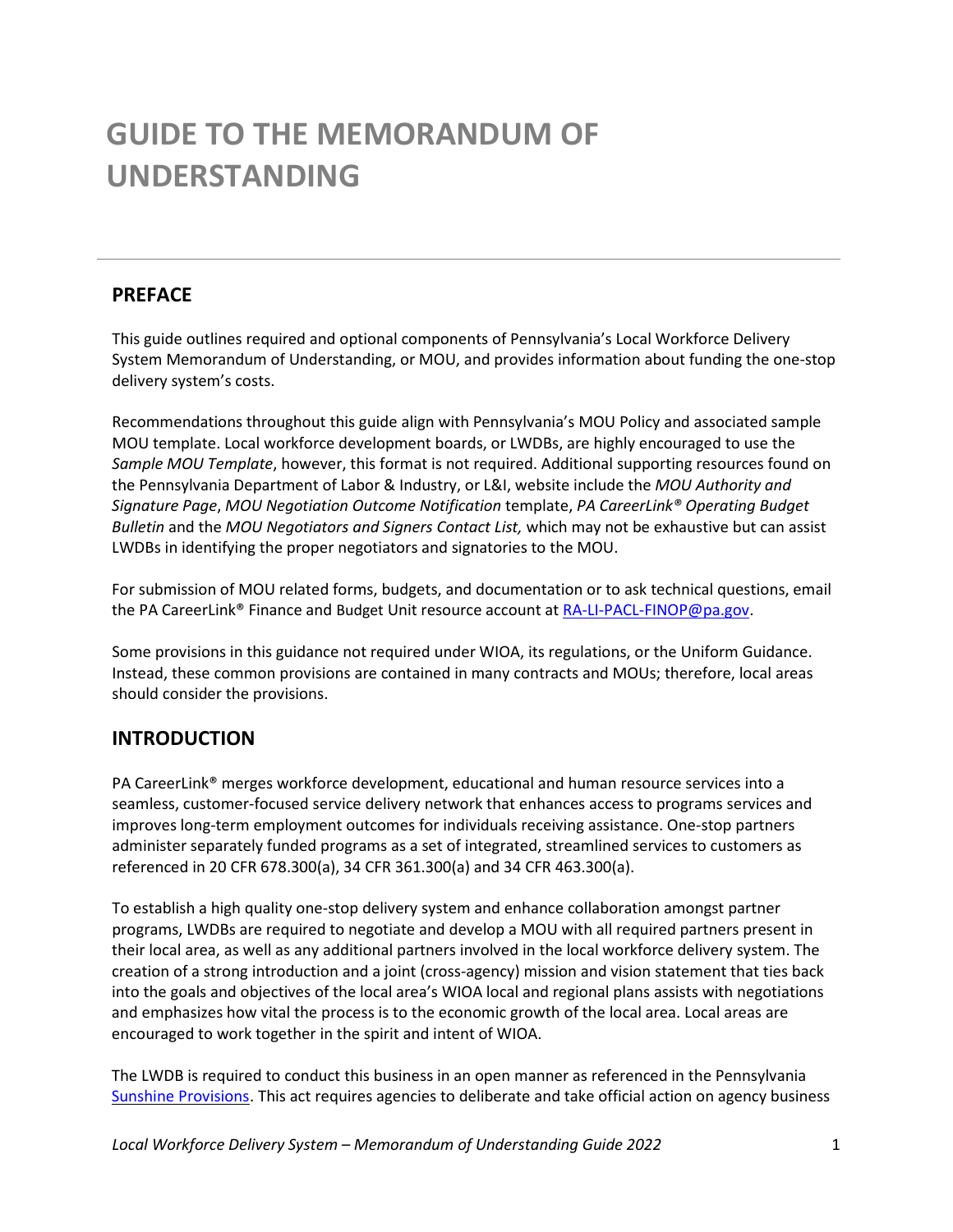in an open and public meeting. These meetings must have prior notice, and be open to public attendance, participation and comment before an agency can take any official action.

# **WHAT IS THE MEMORANDUM OF UNDERSTANDING?**

The MOU serves as a functional tool, as well as a visionary plan for how the LWDB and PA CareerLink® partners will work together to create a unified service delivery system that best meets the needs of their shared customers. The development of the MOU will help define how partners can work together on renewing a shared commitment to state and local partners in meeting the needs of both business customers and the workforce.

MOUs must be reviewed at least every three (3) years by each of the partners, and signatures are applied accordingly. There are three primary components of the MOU: (1) the MOU terms and conditions; (2) the Infrastructure Funding Agreement, or IFA; and (3) the Operating Budget, or OB.

# **TYPES OF MOUs**

The commonwealth recommends that the LWDB and PA CareerLink® partners have maximum flexibility to negotiate MOUs that best serve their respective local area's needs and customers. To this end, both "umbrella" agreements that encompass all partners and individual partnership agreements crafted between each partner are allowed based upon LWDB determination.

# **Single "Umbrella" MOU**

A LWDB and PA CareerLink<sup>®</sup> partners may develop a single "umbrella" MOU addressing the issues related to operation of PA CareerLink® and that applies to the LWDB, its chief elected official, or CEO, and all partners. The commonwealth strongly encourages using this MOU type to facilitate a transparent and flexible agreement.

### **Individual Agreements**

The LWDB, with the agreement of its CEO, may enter into separate agreements with individual partners or groups of partners in the one-stop service delivery system.

# **REQUIRED COMPONENTS OF THE MOU**

The MOU must include, but is not limited to, the following as described in WIOA Section 121(c) and 20 CFR Part 678:

*1.* **List of all partners***.* The list must include the partners entering the MOU, the partner program of affiliation, and contact information for each entity. (Each local area's program partners point of contact information includes their respective local area negotiator and authorized signer's information).

Throughout MOU development, including modification or amendment, local board staff must ensure that the authorized signer's information is the same as the individual(s) that sign the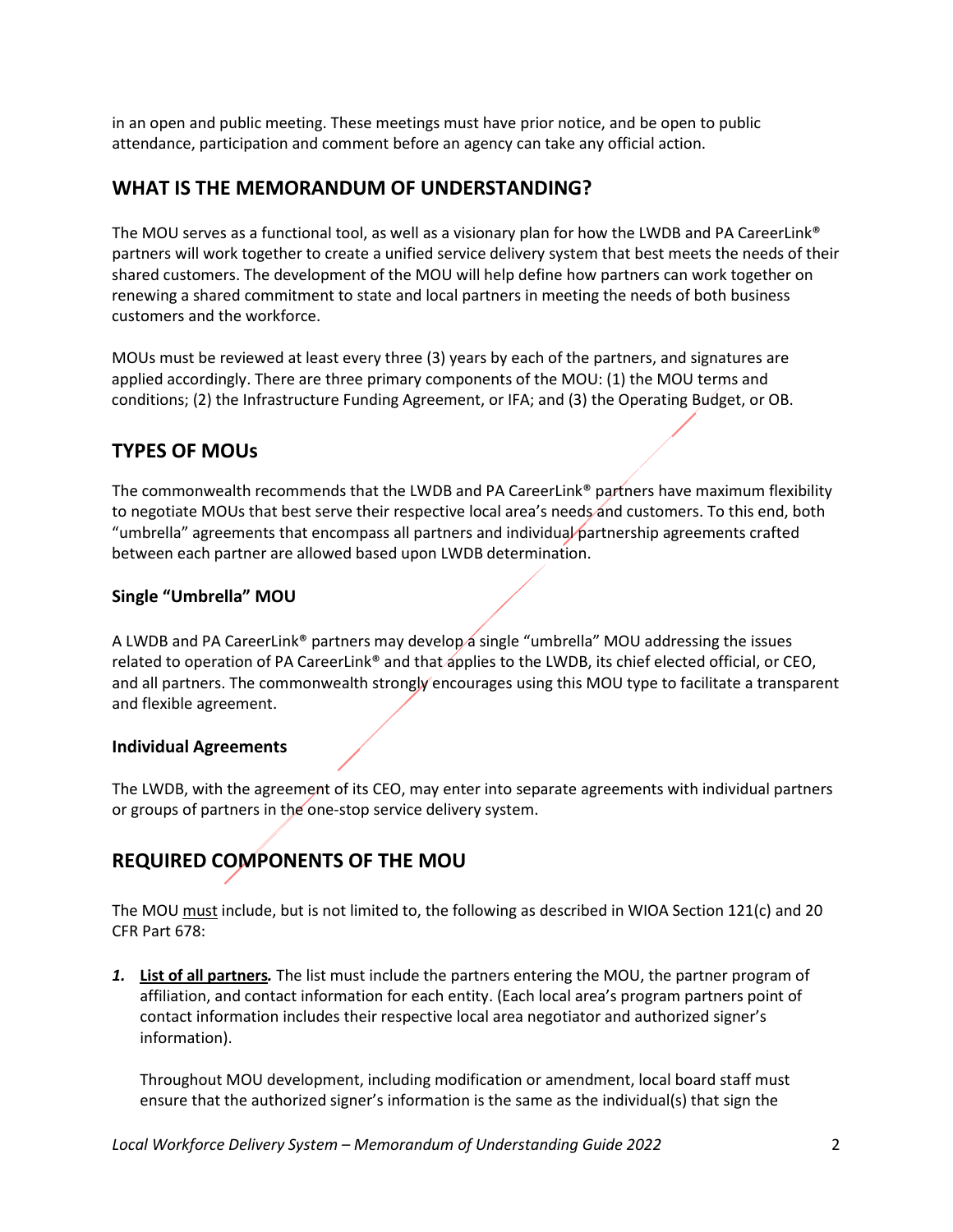agreement. Therefore, the list of partners entering the MOU and the *MOU Authority and Signature Page* (i.e., signatory page) must be identical.

*2.* **A description of the process used to develop the MOU***.* The MOU must articulate the steps taken to populate the MOU. This step is necessary because should non-consensus ever occur, an LWDB must be able to state how they attempted to approach this requirement.

Partners may use the following recommended steps to reach consensus:

- i. Notification of Partners: The LWDB Chair (or designee) must notify all parties in writing that it is necessary to renew and execute the MOU and provide all applicable policies and preceding MOU documents.
- ii. Kickoff Meeting: The LWDB Chair (or designee) is responsible for convening all required and additional PA CareerLink® partners to formally begin negotiations, and to ensure that, at a minimum, all partners from all counties within the local workforce development area, or LWDA, are appropriately represented. The kickoff meeting should take place within three (3) weeks\* of partner notification as it must be hosted in a timely manner to allow for all steps to be conducted in good faith and in an open and transparent environment.

At the kickoff meeting, the LWDB Chair (or designee) must provide a detailed review of all relevant documents, facts, and information while ensuring all parties have sufficient time to ask questions, voice concerns and are fully aware of expectations and processes.

- iii. Negotiations: Over the course of four (4) weeks\* following the formal kickoff meeting, partners must submit all relevant documents to the LWDB Chair (or designee) to begin the drafting of the MOU. During this timeframe, additional formal or informal meetings (informational and negotiation sessions) may take place, if conducted in an open and transparent manner with pertinent information provided to all parties.
- iv. Draft MOU: Within six  $(6)$  weeks\* of the kickoff meeting, the LWDB Chair (or designee) must provide a complete draft of the MOU to all parties.
- v. Review and Comment: Within three (3) weeks\* of receipt of the draft MOU, all parties must review and return feedback to the LWDB Chair (or designee). It is advised that each party also use this time to allow their respective legal advisors to review the MOU. It is the responsibility of the LWDB Chair (or designee) to ensure all PA CareerLink® partners to the MOU are aware of the comments and needed revisions.
- vi. Finalized Draft: The LWDB Chair (or designee) must circulate the finalized MOU and secure partner signatures within four (4) weeks\* of receipt of feedback. The MOU will be considered fully executed once all signatories have reviewed and signed, and a signed copy has been returned to all parties.

If a partner is unwilling to sign the MOU, then the LWDB Chair (or designee) must ensure that the agreed upon dispute resolution process is followed.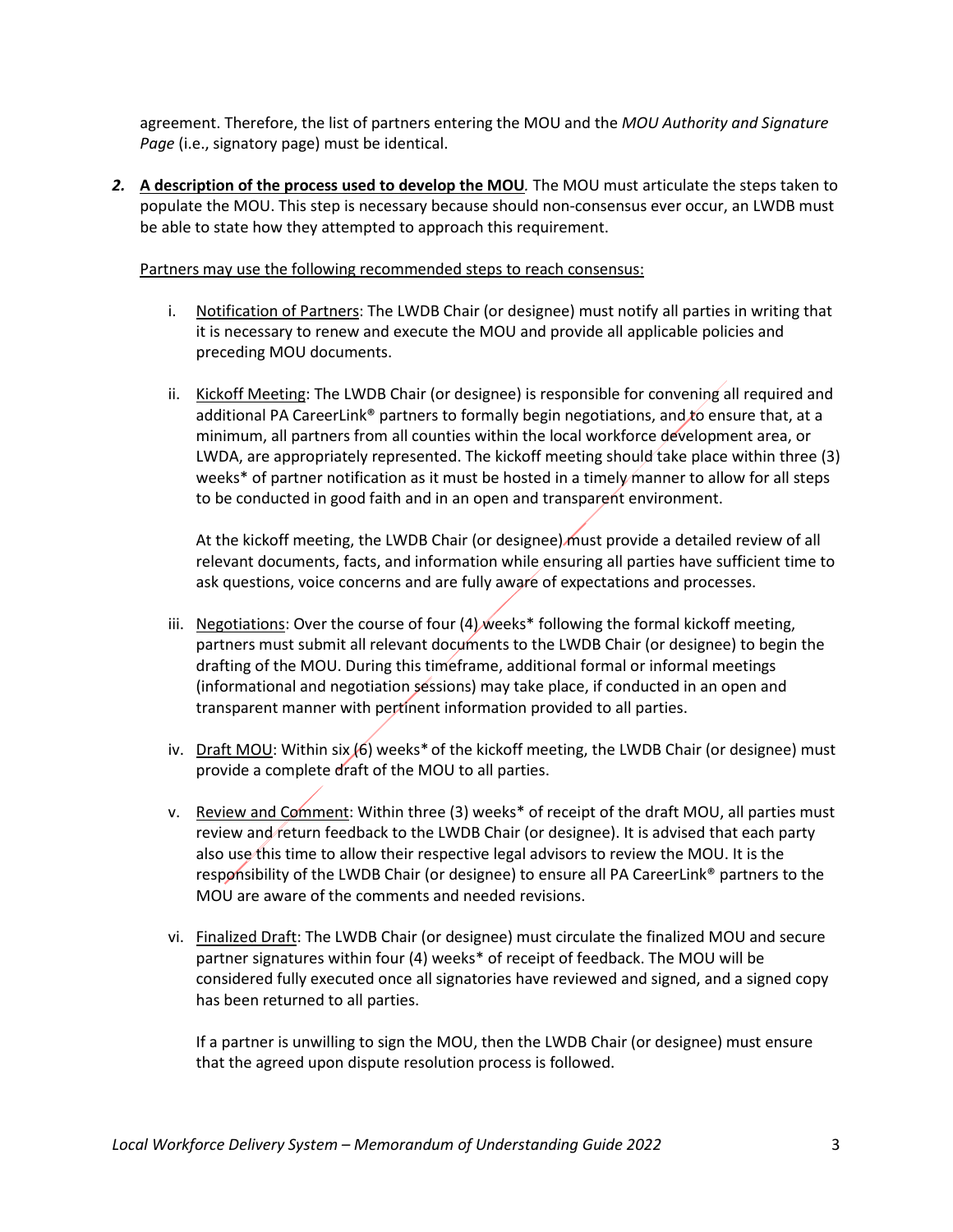vii. MOU Negotiation Outcome Notification: During a planned MOU renewal, the LWDB Chair (or designee) must submit a notice of consensus or impasse and any other required documentation to L&I's PA CareerLink® Finance & Budget Unit resource accoun[t RA-LI-PACL-](mailto:RA-LI-PACL-FINOP@pa.gov)[FINOP@pa.gov](mailto:RA-LI-PACL-FINOP@pa.gov) by March 10.

Refer to the *MOU Negotiation Outcome Notification* template as well as the *Local Workforce Delivery System Memorandum of Understanding Policy* located on L&I's website for additional information.

\* The time period incorporated is for hypothetical purposes only. Neither WIOA nor its implementing regulations impose such a requirement.

*3.* **Access to services.** Each partner must describe how it will fulfill the WIOA requirement that each MOU contain provisions describing the services provided through PA CareerLink®. At least one comprehensive workforce center in each local area must be identified, as well as any affiliated sites and/or specialized centers where partner programs are accessed. These provisions must address services provided as well as the coordination and delivery of services.

There are three types of partner services available to those accessing a customer-focused service delivery network whether at PA CareerLink® locations, online or through outreach efforts: (1) business, (2) job seeker and (3) youth. The MOU must contain information indicating which partners or entities are providing services and where services are being delivered. Local areas can either devise effective means to communicate this information within the MOU or use the *Optional WIOA Service List* located on L&I's website. The PA CareerLink® Operator is tasked with the coordination of services and may be consulted in the presentation of this information.

At a minimum, the local area must make all required services available, as applicable to the program. Permissible services may be provided per WIOA or program statutory and regulatory requirements. WIOA section 134(d) details other permissible local area employment and training activities not notated in the *Optional WIOA Service List*. If a party to the MOU is providing any of these services or activities, this should be added to the appropriate service list. Additional services may be provided on a case-by-case basis with the LWDB and CEO approval.

If using the *Optional WIOA Service List,* ensure all available services and associated services within each PA CareerLink® location are included in a set of the three (3) service type tables. Nearly all required and permissible local area services and activities are included in the *Optional WIOA Service List*, but flexibility to add more services is accorded. Each service location must have its own WIOA partner service list. L&I recognizes that more than one partner or entity may provide the same service; therefore, documenting a service with multiple partners or entities is permissible.

To support the description of "access to services," include:

- Services that will be accessible through PA CareerLink®, including the location(s) at which these services will be accessible;
- Method of delivery for each required partner providing services, and a description of how these services will be coordinated; and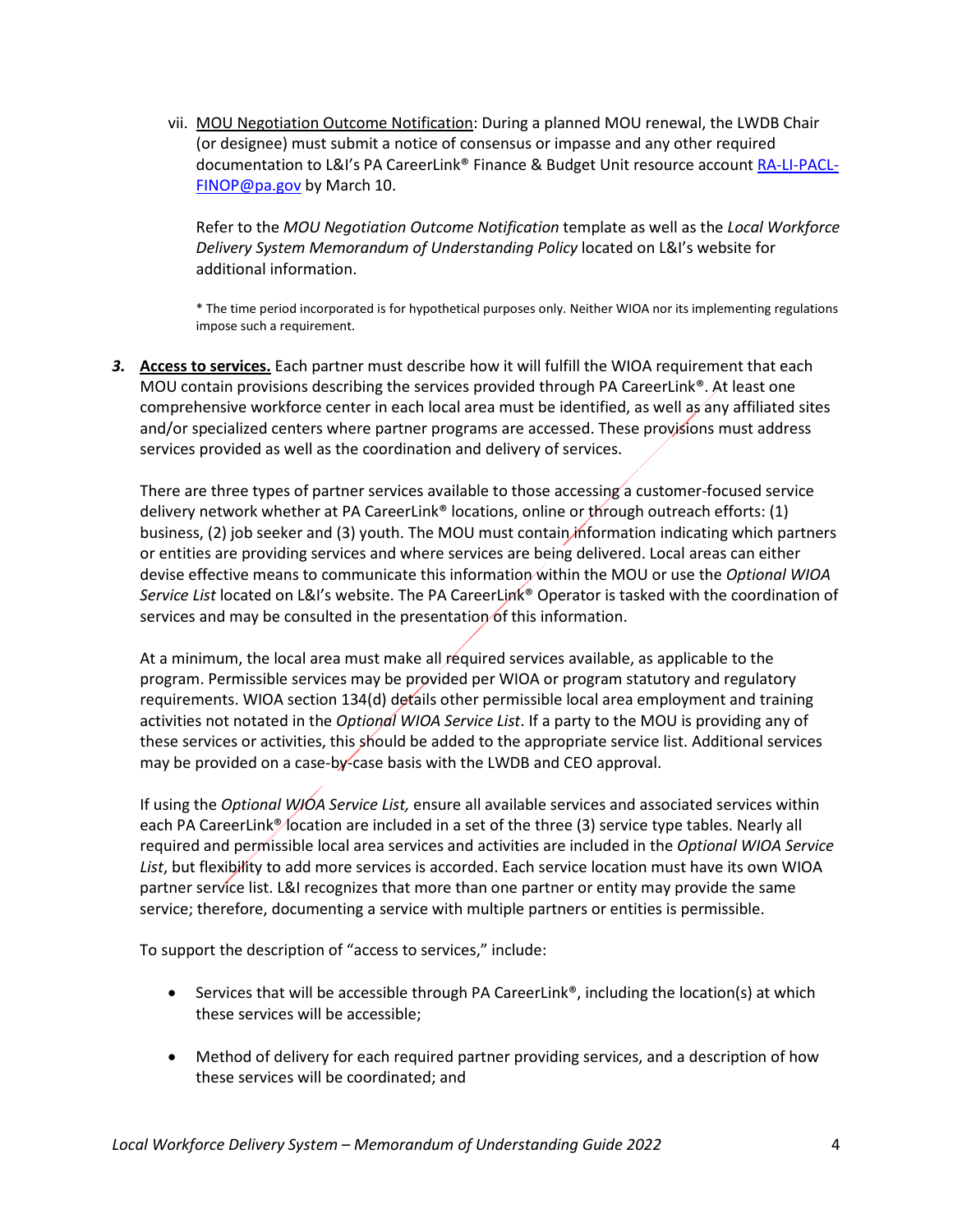- If assistance is needed to establish what services each partner provides and how they are provided. For this provision, consider the following:
	- a) Is the partner physically present in the center (if yes: part-time or full-time)?

b) If not physically present, will PA CareerLink® staff need to supply support, such as assistance to customers using online tools?

- c) What services will the partner offer?
- d) How do those services support a career pathway?
- e) How will the partner interact with other one-stop programs?
- f) How will the partner provide supervision and guidance to its staff?
- g) What administrative and other supports may the partner require?

h) Include a description of any priority populations identified by the MOU partners. At a minimum, WIOA requires each MOU to address unemployment insurance claimants; low-income adults, including TANF and SNAP recipients; adult education and literacy participants; individuals with disabilities; veterans; older workers; displaced homemakers; re-entry populations; and youth, including youth that face barriers to employment.

*Note:* When identifying career services that each partner will provide, the LWDB must ensure there is no duplication of services where possible.

4. Collaborative professional development. A well-trained and informed staff is critical to providing comprehensive, high-quality service. State and non-state staff need training and guidance to carry out unfamiliar or new roles and to develop or enhance current skills; therefore, developing a universal professional development curriculum open to all PA CareerLink®, partner and state staff is essential. Collaborative professional development will enhance staff's knowledge and skills, while promoting collaboration and consistent service delivery.

Each program year, state agencies and local areas must develop a professional development plan based on data (collected from training assessments) and in alignment with state goals.

Collaborative professional development is a multi-step approach that identifies training requirements, planning, execution, and assessment of training activities (e.g., seminars, workshops, trainings). Successful implementation includes the development, sharing, and reporting of training information which should all be conducted as efficiently and effectively as possible. Training proficiency, equipment availability, and personnel resources must also be considered. Possible professional development topics may include but are not limited to technology, customer service, case management, coaching, diversity and inclusion, job search skills, collaboration, program requirements and referral practices, business services, and labor market information.

The MOU defines ways in which partners can work together to establish a commitment to state and local partners to meet the needs of business customers and the workforce. The MOU must describe the use and sharing of information and other efforts at cooperation, collaboration, and coordination. The creation of a structured collaborative professional development plan can include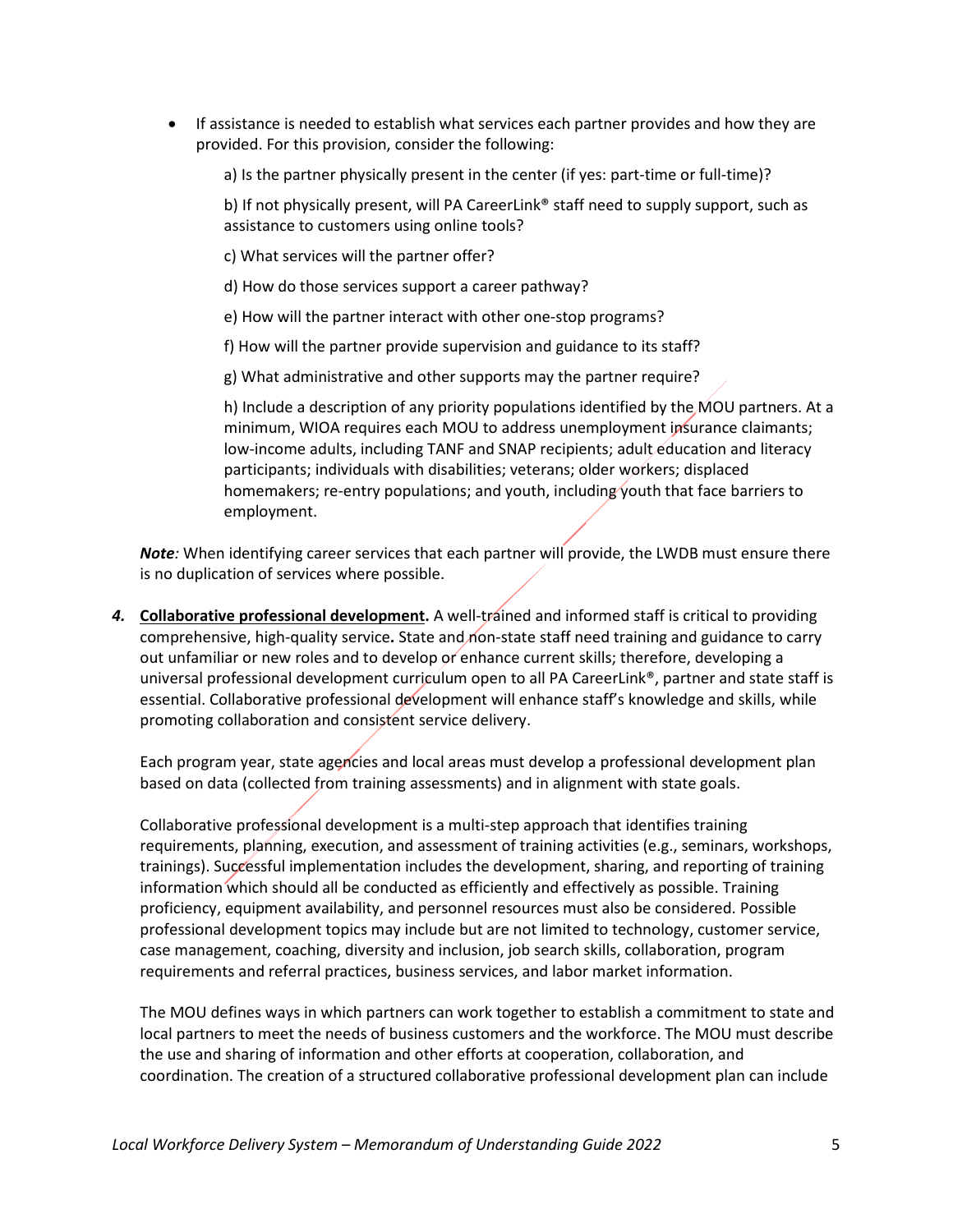curriculum already in use by state agencies (e.g., CareerLink® 101, Metrix Learning Training via SkillUp®™ PA, etc.).

*5.* **Infrastructure funding agreement, or IFA.** The MOU must describe how the infrastructure and other shared costs of resources will be funded. Joint infrastructure funding is a critical part of supporting integrated service delivery. Therefore, under WIOA, each required partner must contribute a portion of their funds toward maintaining the PA CareerLink®.

The LWDB may negotiate an umbrella IFA or individual IFA for one or more of its one-stop centers. An essential component of an IFA includes signatures from authorized representatives of all participating one-stop partners, CEO and LWDB on the *MOU Authority and Signature Page*. WIOA specifies local one-stop center infrastructure costs as non-personnel costs that are necessary for the general operation of the local one-stop center. Local one-stop center infrastructure costs include, but are not limited to, the following:

- Facility rental
- Utilities
- Equipment and Technology
- Facility maintenance
- Property insurance
- Security services
- Common identifier costs

Required partners who are located offsite may use a different allocation base to determine their contribution. Offsite partners will need to determine "relative benefit" when allocating infrastructure costs. It could be true that these offsite partners may not contribute to every infrastructure line item if there is no relative benefit received. For example, an offsite partner may not receive a benefit from the water bill; however, the offsite partner does benefit from signage or common identifiers that reference that partner's programs and services. In this example, the offsite partner would not contribute to the utility line item but would help with costs for signage and common identifiers. This contribution is negotiated during the MOU process and is based upon an agreed relative benefit.

*Note*: When considering the development of new outreach materials, one-stop delivery systems are required to include a common one-stop delivery system identifier, in addition to using any state- or locally developed identifier in the identification of products, programs, activities, services, facilities, and related property and materials. The American Job Center® Network is a unifying name and brand that identifies online and in-person workforce development services as part of a single network. To access and complete the Terms of Use agreement and to download the logo and tagline for future usage, go t[o https://www.dol.gov/agencies/eta/american-job-centers/style-guide.](https://www.dol.gov/agencies/eta/american-job-centers/style-guide) For more information and resources go to

[https://ion.workforcegps.org/resources/2016/09/30/12/11/AJC-Common-Identifier-and-Branding.](https://ion.workforcegps.org/resources/2016/09/30/12/11/AJC-Common-Identifier-and-Branding)

*Additional Costs***.** Each partner that carries out a program or an activity as part of the one-stop delivery system must use a portion of program or activity funds available to contribute to the local one-stop center additional (non-infrastructure) costs based on their proportional use relative to the benefit received by the partner through participation in the one-stop delivery system. Additional costs must include applicable career services (identified in the WIOA regulations at 20 CFR 678.430)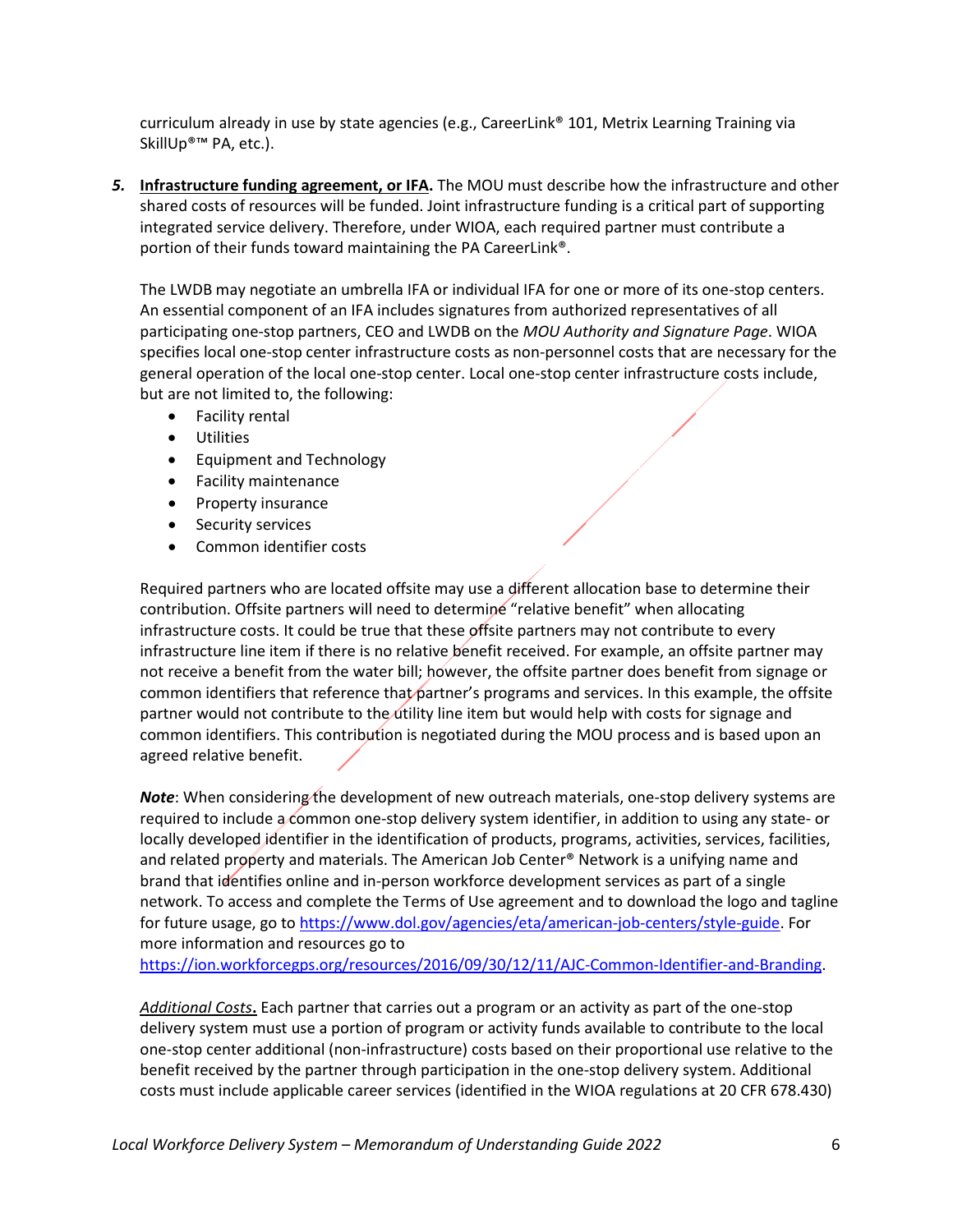as well as shared operating costs and shared services that are necessary for local one-stop center general operation. Each partner's contribution must adhere to that partner program's federal authorizing statute and to the federal cost principles requiring that costs are reasonable, necessary, and allocable.

- The details of the MOU will specify the funding sources that support the partner's ongoing career services programs. Career service costs should be allocated only to those partners responsible for providing the service. These amounts reflected within the MOU's Operating Budget, or OB, show each partner's contribution. Required partners must contribute to additional costs related to the operation of the one-stop delivery system. Additional partners are encouraged, but not required, to contribute to additional costs. Shared service costs may include services that are authorized for, and may be commonly provided through, the one-stop partner programs. Examples may include, but are not limited to, the following:
	- o Initial intake
	- o Assessment of needs
	- o Appraisal of basic skills
	- o Identification of appropriate services to meet such needs
	- o Referrals to other one-stop partners
	- o Integration and streamlining of services including business services, customer satisfaction measurements and staff
	- $\circ$  LWDB staff functions not otherwise paid using WIOA Title I funds that support the general operations of the local one-stop centers.

Infrastructure and additional costs can be funded through cash, non-cash, and third-party in-kind contributions, and can include any funding from philanthropic organizations, other private entities, or other alternative financing options. Funding must be stable and equitable. The LWDB and partners may define their own methodology to determine contribution amounts, so long as it is based on the partner's proportionate use and benefit received and is consistent with the Uniform Guidance and WIOA's promulgating regulations.

*Note*: For more information or assistance with cost allocation, review the Cost Allocation and Cost Allocation Plans (CAPs) online training module available on WorkforceGPS, as well as the [Financial](https://www.dli.pa.gov/Businesses/Workforce-Development/Pages/Pennsylvania)  [Management Policy](https://www.dli.pa.gov/Businesses/Workforce-Development/Pages/Pennsylvania) and its accompanying Financial Management Guide, or FMG.

*6.* **Operating budget.** The one-stop OB is the MOU's financial plan agreed upon by the one-stop partners, CEO and LWDB. The OB is used to achieve the MOU's goals of delivering services in a local area. The OB consists of costs specifically identified in the statute, i.e., infrastructure costs, defined in WIOA sec. 121(h)(4), and additional costs, defined in WIOA sec. 121(i).

The OB may include separate budgets for each PA CareerLink® comprehensive, affiliate, or specialized center. Once the OB is established and agreed upon by the LWDB and all partners, negotiations of partner contributions toward infrastructure and additional costs of the local PA CareerLink® system will commence.

While signatures are not required for the OB, TEGL 17-16 requires that the partners review and agree on the OB at least once a year. The OB is approved once all the partners concur, and each local area determines how concurrence will be documented. Submission of the annual OB to L&I's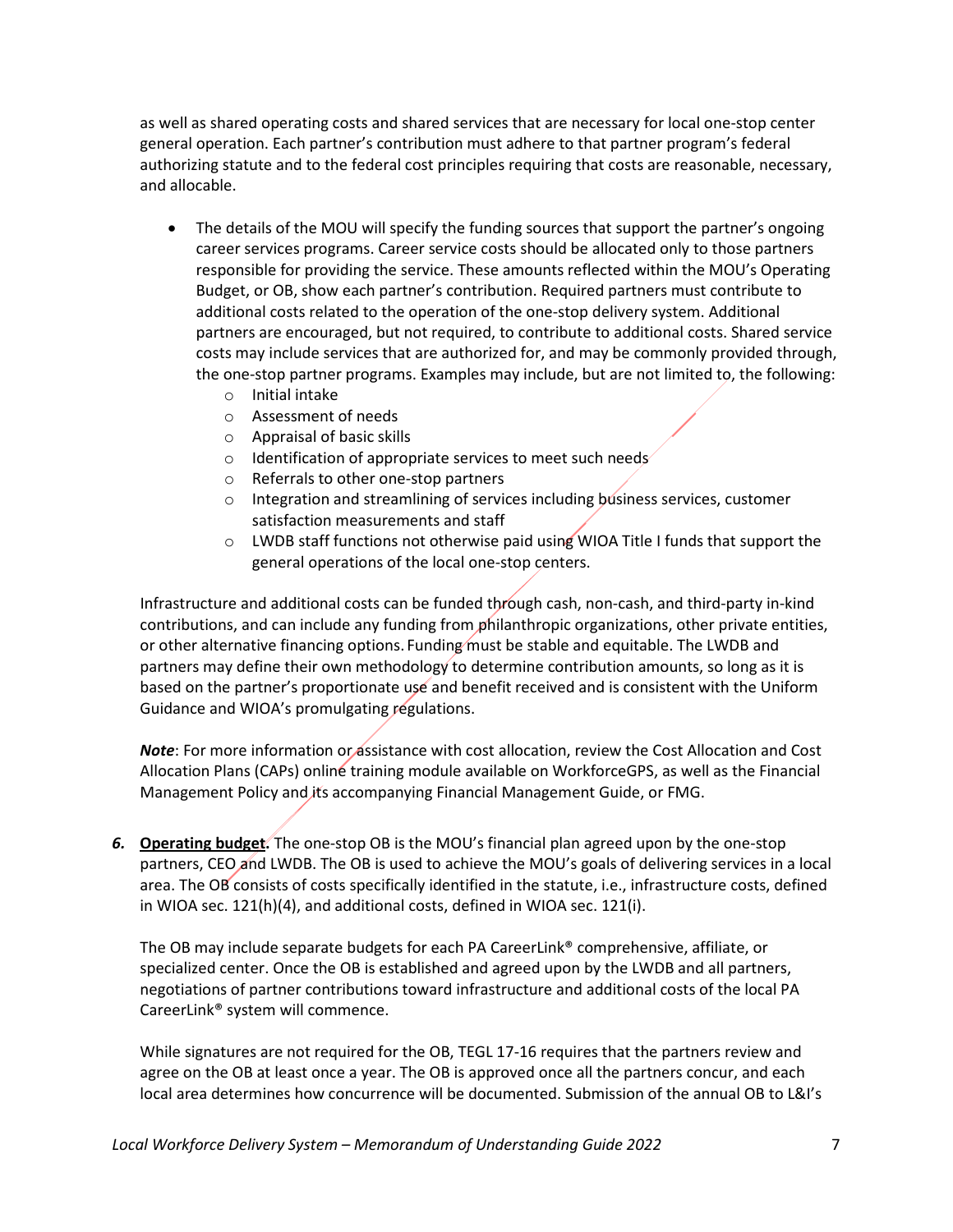Bureau of Workforce Development Administration is due no later than May  $1<sup>st</sup>$ . OBs, onestop/staffing surveys and expenditure reporting must be submitted on L&I's downloadable templates found within th[e Financial Management Policy.](https://www.dli.pa.gov/Businesses/Workforce-Development/Pages/Pennsylvania)

Current staffing levels and negotiations with one-stop program partners are evaluated and used to determine the proposed PA CareerLink® funding level for each LWDA. The use of the Cost Allocation Reimbursement System, or CARS, provides drawdown information. Expenditures are reported on the quarterly Operating Budgets-Financial Status Reports, or OB-FSR. Local boards must ensure that submissions comply with L&I guidance and that current templates are used. Refer to the *PA CareerLink® Operating Budget Bulletin* located on the L&I website for additional direction.

- *7.* **Methods of referral and data sharing**. The methods by which individuals and business customers are referred between one-stop partners for services and activities must be negotiated in the MOU. These referral methods must strive to include a coordinated and integrated approach to common intake procedures, career services, business services and data sharing among partners.
	- In line with WIOA's intent, PA CareerLink® staff is required to connect customers to partners through effective integration or referral processes that are impartial and designed to efficiently meet the customer's individual needs.
	- All parties must specifically state in the MOU how partners will refer individuals to appropriate services and activities.
	- All parties must provide performance information that supports the achievement of performance goals, consistent with the requirement of law and as outlined in Pennsylvania's Combined State Plan.
	- All parties agree to work cooperatively to share data to the extent necessary (and as permitted or required by applicable statute or regulation) and enter into data-sharing agreements as required thereto.
- *8.* **Methods to ensure the needs of workers, youth, and individuals with barriers to employment, including individuals with disabilities, are addressed**. The MOU must include the provision of necessary and appropriate access to services, including access to technology and materials, made available through PA CareerLink® to these populations.
- *9.* **The executed MOU must contain the time period in which the MOU is in effect**. To ensure appropriate funding and delivery of services, the executed MOU must be reviewed and renewed not less than every three (3) years. When a planned three (3) year MOU renewal occurs, the renewed MOU must be effective on or before the current MOU's expiration date.

During the MOU rollout process, a LWDB should make all partners aware of the requirements concerning amendment and modification, as well as any substantial changes that requires an unplanned renewal of the MOU as outlined in TEGL 16-16, RSA TAC 17-02, and OCTAE Program Memo 17-4, One-Stop Operations Guidance for the American Job Center® Network. The MOU Terms and Conditions must include a description of the modification process. Amendment or modification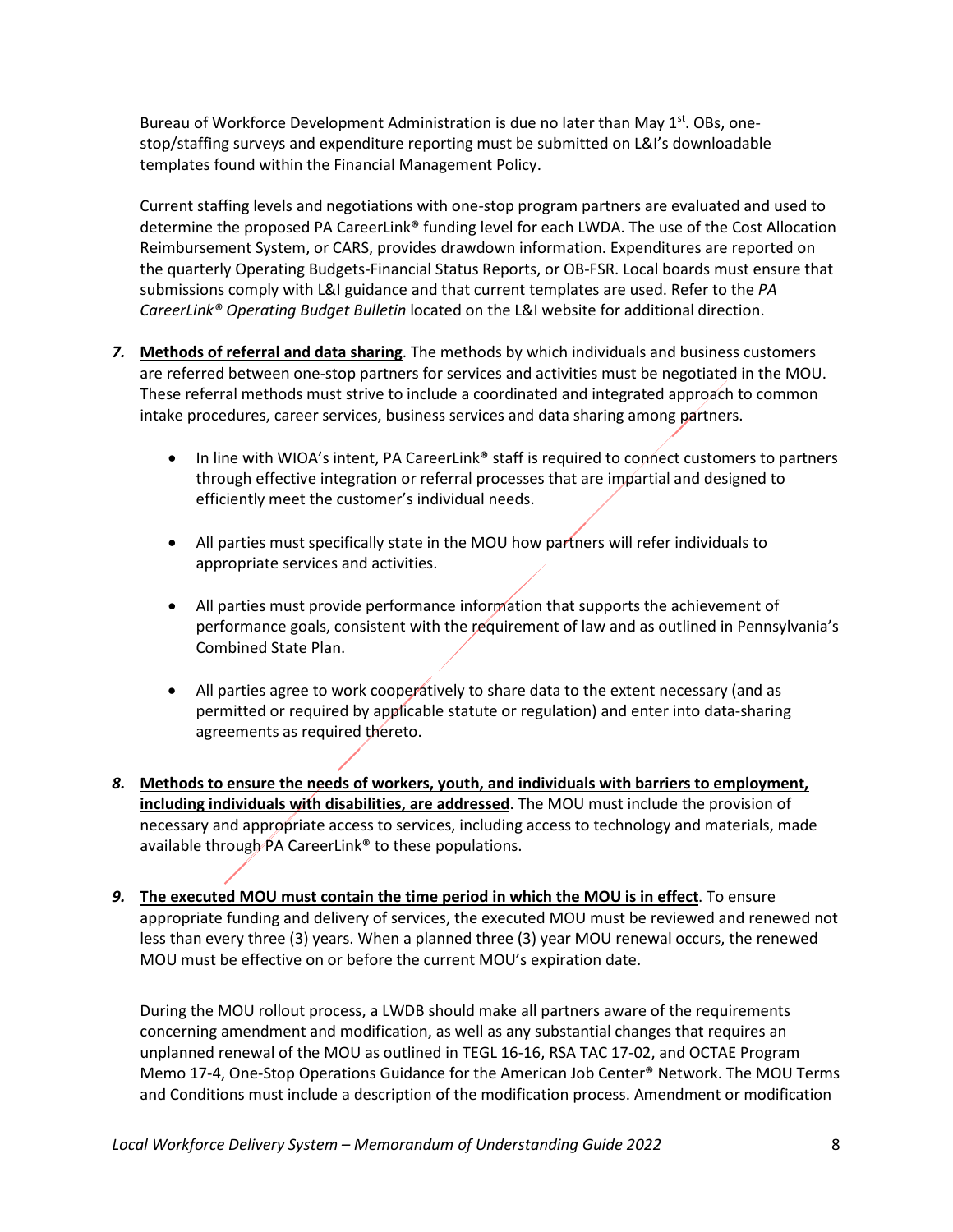of the MOU only requires the parties to review and agree to the elements of the MOU that changed within 90 days of the qualifying event. Substantial changes that require an unplanned renewal of an MOU requires all parties to review and agree to all elements of the MOU and re-sign the MOU within 180 days of the qualifying event.

Non-substantive changes to the MOU do not require renewal of the MOU (e.g., minor revisions to the budget, changes to the one-stop partner's infrastructure-cost contributions, or adjustments made due to the annual reconciliation of the budget). Substantial changes will require renewal of the MOU (e.g., changes in one-stop partners or a change due to the election of a new CEO).

- *10.* **Assurances**. The MOU must contain an assurance that it will be reviewed and updated, at a minimum, every three (3) years to ensure it contains up to date information regarding funding, delivery of services and changes in the signatory official of the LWDB, CEO or PA CareerLink® partner(s).
- *11.* **Signatures***.* Party signatures must be obtained and made part of the MOU. If there is no local partner (e.g., state unemployment insurance program, national programs such as YouthBuild), a state or national partner's authorized signatory must sign.

A completed, signed and dated *MOU Authority and Signature Page* is required for each MOU signatory official representing a party to the MOU. Refer to the *MOU Authority and Signature Page* located on the L&I website for additional direction.

*12.* **Other provisions**. Any other provisions agreed to by the parties regarding operation of PA CareerLink®.

# **FUNDING MECHANISMS**

**Local Funding Mechanism –** Local control through federal guidance is a tenet of WIOA. Initiating local cost sharing negotiations permits decision-making to remain at the local level. Local funding through fair and reasonable negotiations among direct partners results in stronger partnerships, and local autonomy allows for decisions unique to each area. LWDBs are encouraged to negotiate equitable IFAs with all partners to avoid dispute and non-consensus which triggers the State Funding Mechanism, or SFM. State guidance and support is available to local areas throughout the negotiation process to avoid the SFM.

**State Funding Mechanism –** If the LWDB, CEO and one-stop partners in a local area reach an impasse related to infrastructure cost funding despite L&I Staff's informal dispute resolution assistance, the SFM will be triggered as described in 20 CFR 678.745. The SFM, used by the Governor, is developed by the Pennsylvania Workforce Development Board, or PA WDB, using a formula based on factors including (1) the number of one-stop centers in a local area, (2) the population served by such centers, (3) the services provided by such centers, and (4) other factors relating to the performance of such centers that the PA WDB determines are appropriate.

The SFM does not apply to additional partners and cannot be triggered by an additional partner's disagreement on IFA terms or their refusal to sign the IFA. While additional partners are not subject to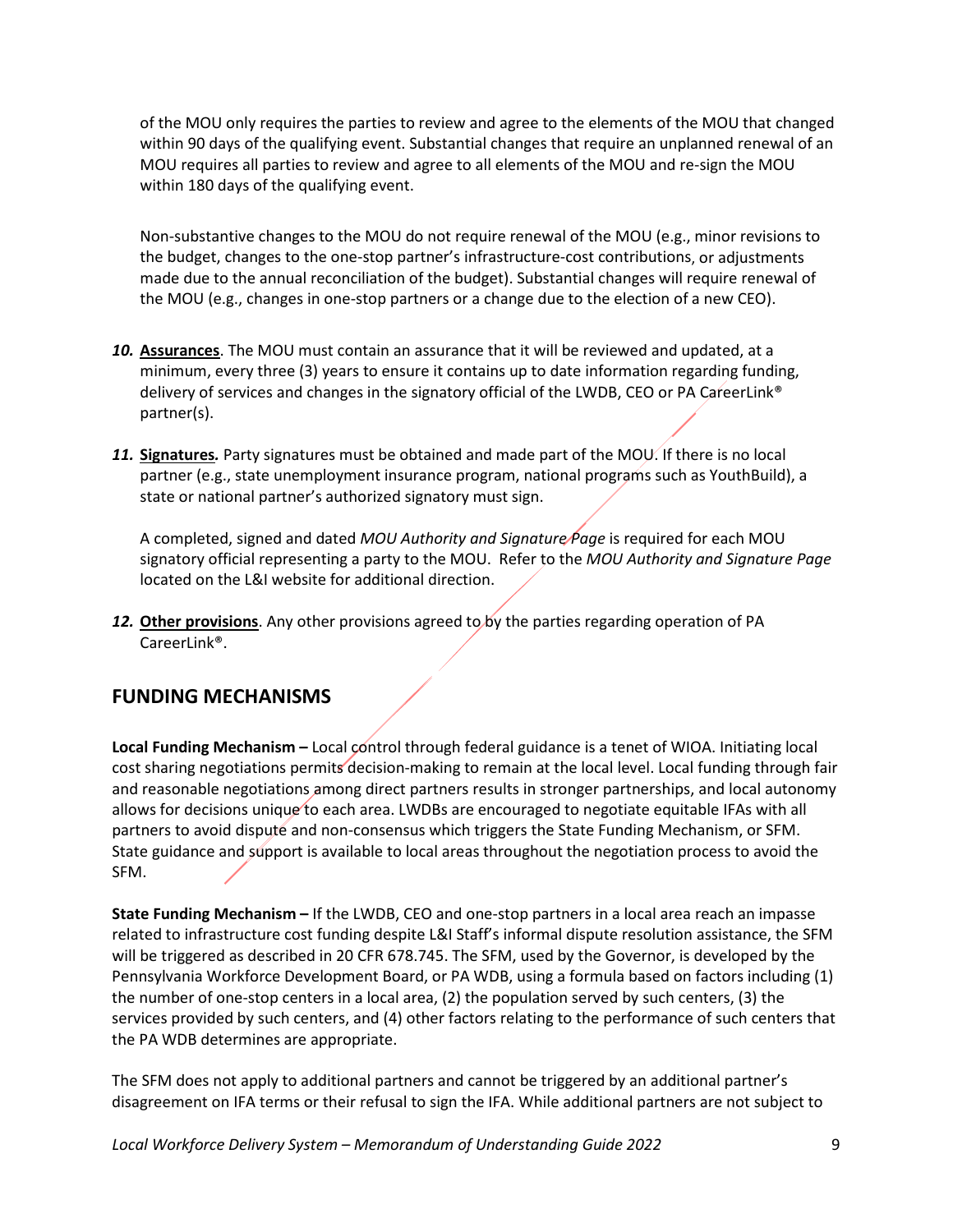the SFM, they are still required to contribute to the one-stop infrastructure cost funding in accordance with the program's proportionate use of the one-stop center and relative benefit received, consistent with the requirements for one-stop partner contributions in WIOA, 20 CFR Part 678 and the Uniform Guidance at 2 CFR Part 200.

Under the SFM, for required partner programs that grant awards to entities independent of Governor authority (e.g., Job Corps center contractors or grant recipients of the U.S. Department of Labor national programs), the Governor continues to determine the amount each applicable partner must contribute to assist in paying the one-stop centers infrastructure costs. WIOA and its regulations grant this authority to the Governor.

Native American programs are not subject to the SFM. The lack of agreement on infrastructure costs with Native American programs does not trigger the SFM for the local area. As required one-stop partners, Native American programs are strongly encouraged to contribute to infrastructure costs but are not required to make such contributions under WIOA. Any agreement regarding the contribution or non-contribution to infrastructure costs by Native American programs must be documented in the MOU and must be based on the program's proportionate use and relative benefits received, consistent with the Uniform Guidance.

# **STATE FUNDING MECHANISM APPEAL PROCESS**

WIOA provides that a state mechanism allocation determination may only be appealed if the determination is inconsistent with the requirements of WIOA Sec. 121(h)(2)(E). Pursuant to 20 CFR 678.750 the permissible grounds for an appeal are that the state's determination is inconsistent with:

- o the proportionate-share requirements in 20 CFR 678.735(a),
- o the cost-contribution limitations in 20 CFR 678.735(b), or
- $\circ$  the cost-contribution caps in 20 CFR 678.738.

A one-stop required partner shall appeal the SFM determination imposed upon it within twenty-one (21) calendar days, consistent with 20 CFR 678.750. The appeal must be a formal written correspondence and make specific reference to that portion of cash, non-cash, or third-party in-kind contributions which the determination requires the one-stop required partner to provide.

To be considered for state review, an appeal must:

Be addressed to the attention of: PA Department of Labor & Industry Deputy Secretary for Workforce Development 651 Boas Street, 17th Floor Harrisburg, PA 17121

Or the appellant may email to the attention of: The PA CareerLink® Finance & Budget unit at [RA-LI-PACL-FINOP@pa.gov](mailto:RA-LI-PACL-FINOP@pa.gov)

• Contain a subject line identifying the appellant and designating the letter or email as a formal appeal of the SFM determination.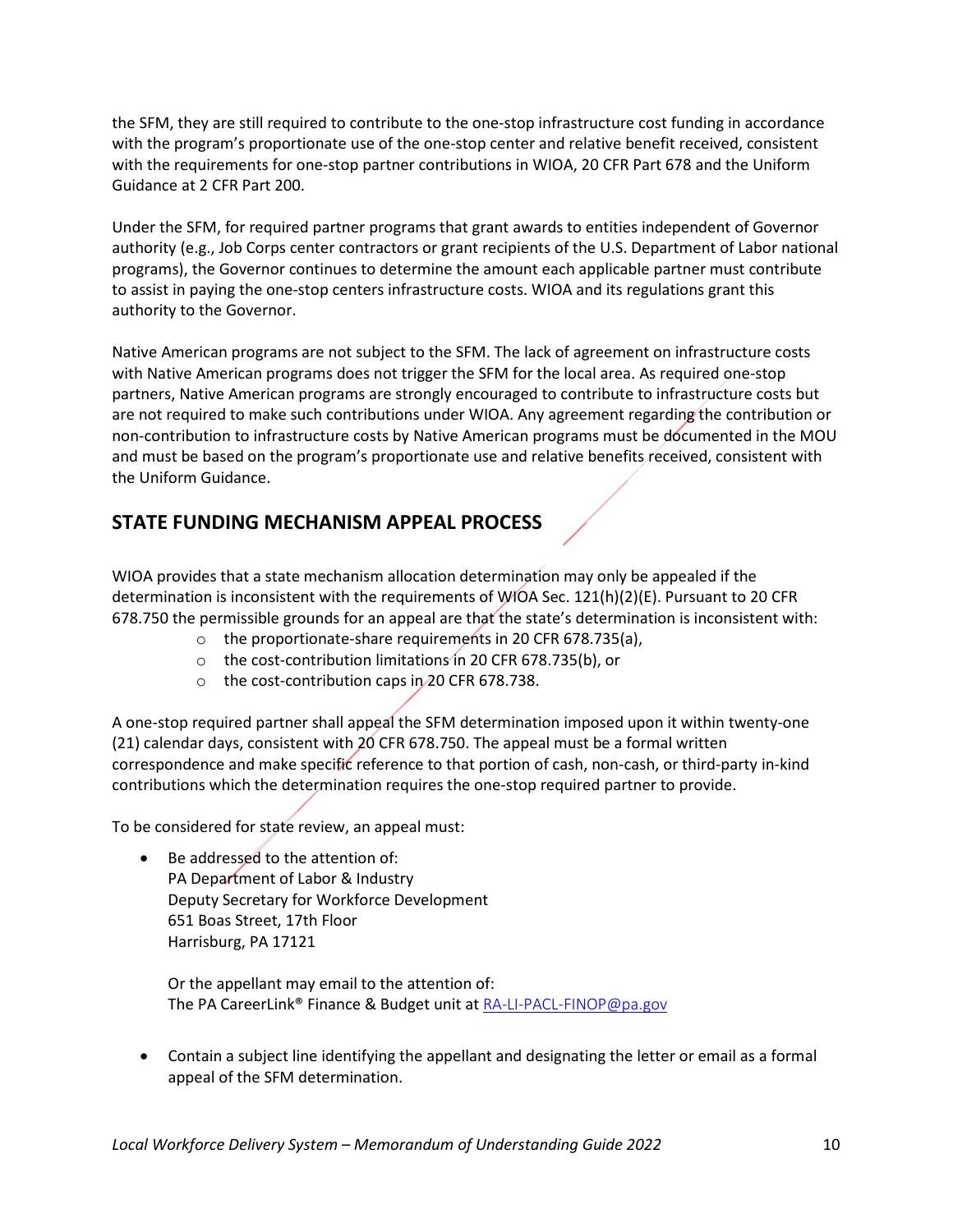- Identify the basis for the appeal to include full citations from WIOA or the WIOA Final Rules in Title 29 or Title 34 of the Code of Federal Regulations that support the appeal; and
- The letter or email be signed and dated by the appellant.

Furthermore, it is recommended that the appellant include the basis for the appeal in the correspondence.

L&I will acknowledge receipt of the appeal within seven (7) calendar days and will ensure all requirements for state review are met. L&I will then submit the appeal, on behalf of the appellant, to the Governor's Policy Office which will return a final determination within forty-five (45) calendar days of receiving the appeal from L&I. Typically, this timeframe will occur between May 16<sup>th</sup> until June 30<sup>th</sup>; however, the state acknowledges that, in rare circumstances, this timeframe may not always be applicable. Adjustments to these dates may be made as necessary by the state, but the forty-five (45) calendar day determination period will be maintained.

Until the appeals process is completed, the appellant will remain liable for its contributions as originally determined in the SFM. If a one-stop partner's appeal to the state using the process described in 20 CFR 678.750 is successful and results in a change to the one-stop partner's infrastructure-cost contributions, then the MOU between the LWDB and applicable partner(s) *must* be updated to reflect the final onestop partner infrastructure-cost contributions.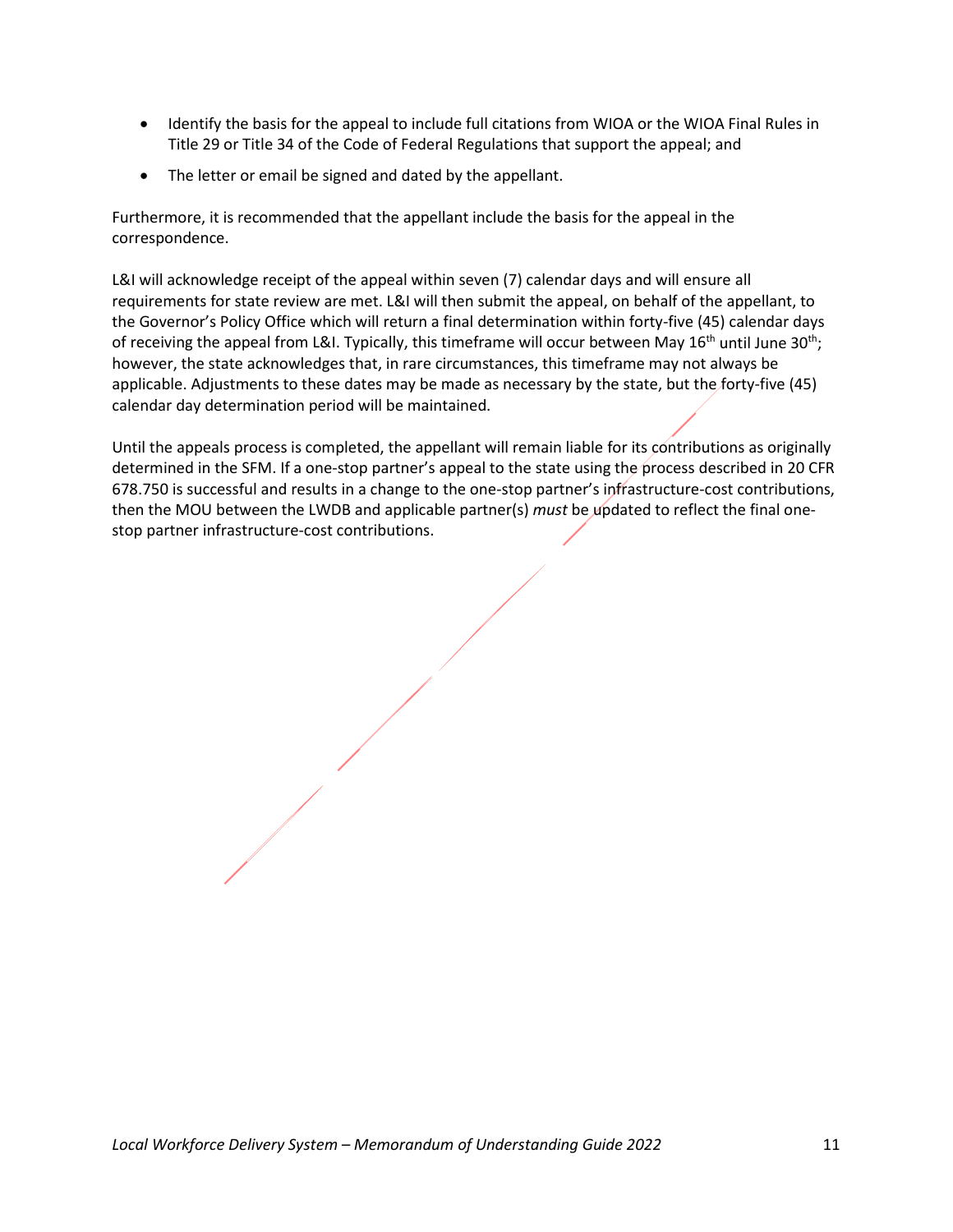The timeframes identified below may not always be applicable. Local boards are to consider their parameters and unique circumstances and adjust the suggested MOU timeline accordingly.

| <b>START-END</b><br><b>PERIOD</b> | <b>REQUIREMENTS AND SUGGESTED ACTIONS</b>                                                                                                                                                                                                                              |  |
|-----------------------------------|------------------------------------------------------------------------------------------------------------------------------------------------------------------------------------------------------------------------------------------------------------------------|--|
| Jan - Feb                         | LWDB notifies partners of the need to convene to negotiate the MOU; convening meeting<br>occurs; LWDB provides partners with policies and other pertinent information and makes<br>requests to partners so that first draft of the MOU can be written.                 |  |
|                                   | Operating Budgets are updated annually, agreed upon by all MOU Parties and attached to<br>the MOU. LWDB or fiscal agent provides PA CareerLink® operator and partners<br>preliminary shared costs based upon actual figures from the prior year or sound<br>estimates. |  |
|                                   | BWDA should be contacted to estimate available state partner funds via email at the PA<br>CareerLink® Finance and Budget Unit resource account: RA-LI-PACL-FINOP@pa.gov.                                                                                               |  |
| Feb - March                       | Partners provide requested information to LWDB. MOU first draft is completed and<br>provided to the MOU parties for review and negotiation. Negotiation ensues.                                                                                                        |  |
|                                   | LWDB or fiscal agent will help the PA CareerLink® operator collect, compile, and analyze a<br>preliminary statement of benefits as it relates to the Operating Budgets and the<br>identification of all shared costs at each PA CareerLink® site.                      |  |
|                                   | During a planned MOU renewal, the LWDB must submit the MOU Negotiation Outcome<br>Notification (consensus or impasse) template to BWDA on or before March 10th.                                                                                                        |  |
| March - April                     | If the LWDB submits a MOU Negotiation Outcome Notification template noting an<br>impasse, the dispute resolution process (with L&I support) will occur between March 11 <sup>th</sup><br>until April 15 <sup>th</sup> .                                                |  |
|                                   | Most MOU components (e.g., Introduction, System Structure and Terms and Conditions)<br>are expected to have been agreed upon by all parties. The Infrastructure Funding<br>Agreement should be finalized by the end of April.                                          |  |
|                                   | LWDB or fiscal agent will work with the PA CareerLink® operator and partners to assign<br>dollar values and validate appropriate methodologies for assigning a fair share of<br>allocable PA CareerLink® costs to create an Operating Budget.                          |  |
| May - June                        | The Operating Budget must be submitted to BWDA no later than May $1st$ of each year.<br>BWDA's review and concurrence will follow.                                                                                                                                     |  |
|                                   | LWDB or fiscal agent will work with BWDA to reach finalized shared costs. The Operating<br>Budget, and any modifications, must be submitted to BWDA as they occur.                                                                                                     |  |
|                                   | Finalized shared costs will be entered into the Operating Budget. Parties to the MOU will<br>review and approve a final Operating Budget.                                                                                                                              |  |
|                                   | The Infrastructure Funding Agreement and Operating Budget are incorporated within the<br>MOU.                                                                                                                                                                          |  |
|                                   | All parties to the MOU must submit to the LWDB a completed MOU Authorization and<br>Signature Page for inclusion into the MOU.                                                                                                                                         |  |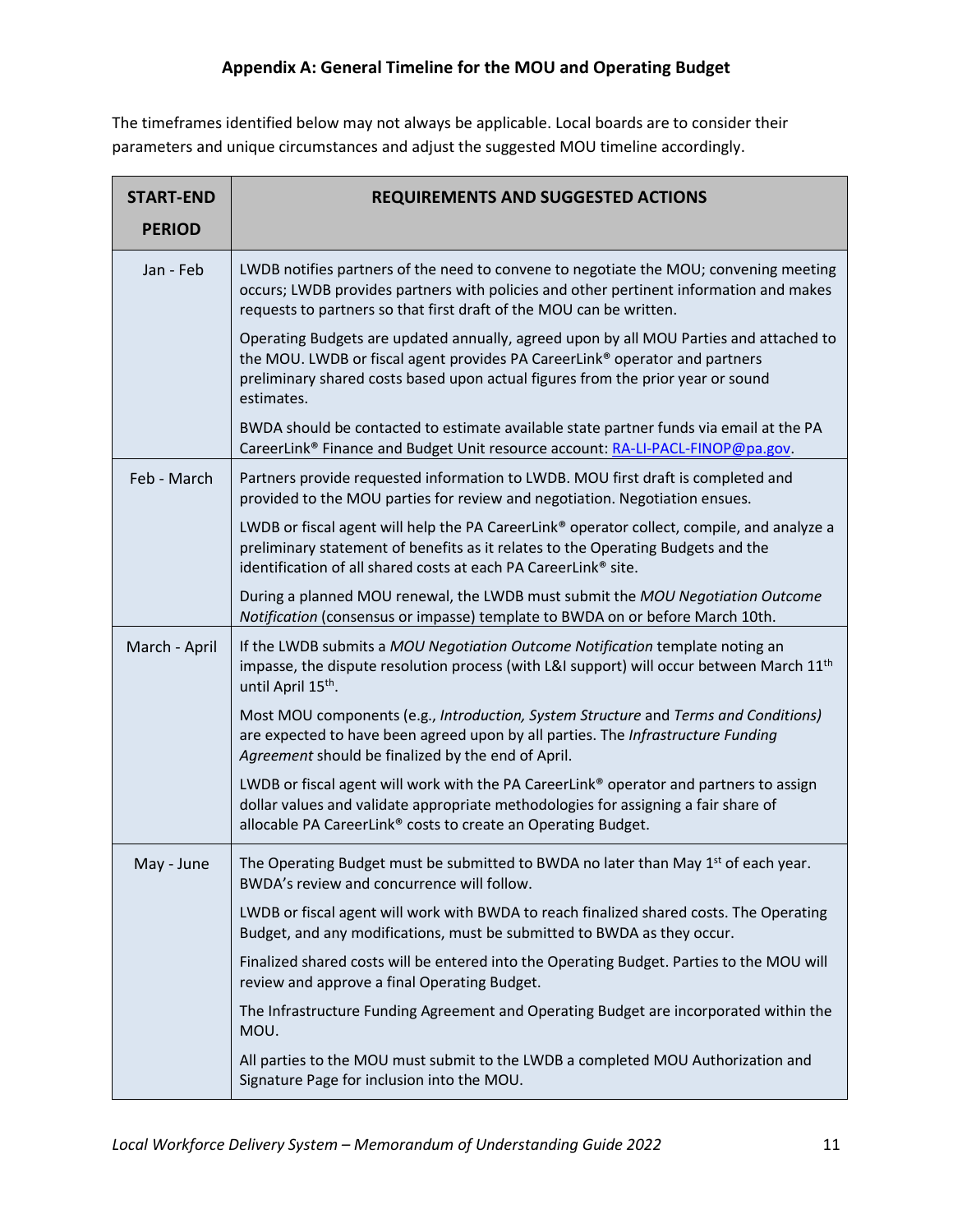#### **Appendix B: Required Programs in the PA CareerLink® Workforce Service Delivery System**

| <b>Required Program</b>                                                                                        | <b>Program Authorization</b>                                                                                                       | <b>Federal Agency</b>                              | <b>State Agency or Grantee</b>                                                           |
|----------------------------------------------------------------------------------------------------------------|------------------------------------------------------------------------------------------------------------------------------------|----------------------------------------------------|------------------------------------------------------------------------------------------|
| Youth Workforce Investment<br><b>Activities</b>                                                                | WIOA-Title I, Subtitle B, Chapter 2                                                                                                | Department of<br>Labor, U.S. DOL                   | Entity listed on WIOA Title 1 Grant Agreement<br>receiving funds                         |
| <b>Adult Employment and Training</b><br><b>Activities</b>                                                      | WIOA-Title I, Subtitle B, Chapter 3                                                                                                | U.S. DOL                                           | Entity listed on WIOA Title 1 Grant Agreement<br>receiving funds                         |
| <b>Dislocated Worker Employment</b><br>and Training Activities                                                 | WIOA-Title I, Subtitle B, Chapter 3                                                                                                | U.S. DOL                                           | Entity listed on WIOA Title 1 Grant Agreement<br>receiving funds                         |
| <b>Job Corps</b>                                                                                               | WIOA-Title I, Subtitle C                                                                                                           | U.S. DOL                                           | Local Area grantee(s), if located in LWDA                                                |
| <b>Native American Programs</b>                                                                                | WIOA-Title I, Sec. 166 (29 U.S.C.<br>3221)                                                                                         | U.S. DOL                                           | Council of Three Rivers American Indian<br>Center, Inc.                                  |
| <b>National Farmworker Jobs</b><br>Program (NFJP)                                                              | WIOA-Title I, Sec. 167                                                                                                             | U.S. DOL                                           | PathStone Corp. grantee, if operable in LWDA                                             |
| <b>YouthBuild Program</b>                                                                                      | WIOA-Title I, Sec. 171 (29 U.S.C.<br>3226)                                                                                         | U.S. DOL                                           | Local Area grantee(s), if operable in LWDA                                               |
| <b>Adult Education and Family</b><br><b>Literacy Activities (AEFLA)</b>                                        | WIOA-Title II Adult Education and<br>Family Literacy Act program                                                                   | Department of<br>Education, DoEd                   | Local Area grantee(s)                                                                    |
| <b>Wagner-Peyser Act Employment</b><br><b>Service Program</b>                                                  | Wagner-Peyser Act (29 U.S.C. 49 et<br>seq.), as amended by WIOA Title III                                                          | U.S. DOL                                           | PA Department of Labor & Industry                                                        |
| <b>Vocational Rehabilitation State</b><br><b>Grant Programs</b>                                                | Title I of the Rehabilitation Act of<br>1973 (29 U.S.C. 720 et. seq.), as<br>amended by WIOA Title IV                              | DoEd                                               | PA Department of Labor & Industry, Office of<br>Vocational Rehabilitation (OVR)          |
| <b>Senior Community</b><br><b>Service Employment</b><br>Program (SCSEP)                                        | Title V of the Older<br>Americans Act of 1965 (42 U.S.C.<br>3056 et seq.)                                                          | U.S. DOL                                           | Local Area grantee(s)                                                                    |
| <b>Postsecondary Career</b><br>& Technical Education (Perkins V)                                               | Carl D. Perkins Vocational &<br>Applied Technology Act of 2006 (20<br>U.S.C. 2301 et seg.) and (as<br>amended Pub. L. No. 115-224) | DoEd                                               | Local Area grantee(s), if operable in LWDA                                               |
| <b>Trade Adjustment Assistance</b><br>(TAA)                                                                    | Title II of the Trade Act of 1974 (19<br>U.S.C. 2271 et seq.)                                                                      | $\mathsf{U}\mathsf{S}$ . DOL                       | PA Department of Labor & Industry                                                        |
| <b>Jobs for Veterans State Grant</b><br>Programs                                                               | 38 U.S.C. Chapter 41                                                                                                               | U.S. DOL                                           | PA Department of Labor & Industry, Bureau of<br><b>Workforce Programs and Operations</b> |
| <b>Employment and Training</b><br><b>Activities- Department of</b><br><b>Community Economic</b><br>Development | <b>Community Services Block Grant</b><br>Act (CSBG) (42 U.S.C. 9901 et seq.)                                                       | Department of<br>Health and Human<br>Services, DHS | PA Department of Economic Development                                                    |
| <b>Employment and Training</b><br><b>Activities - Department of</b><br>Housing and Urban Development           | <b>Employment and Training activities</b><br>carried out under Department of<br>Housing and Urban Development                      | Department of<br>Housing and Urban<br>Development  | Local Area Housing Authority grantee(s), if<br>operable in LWDA                          |
| <b>State Unemployment Insurance</b><br>(UI) Program                                                            | Social Security Act 9 of 1935 (Title<br>III/IX and XII) and Federal<br>Unemployment Tax Act (FUTA) of<br>1939                      | U.S. DOL                                           | PA Department of Labor & Industry                                                        |
| <b>Reentry Employment</b><br><b>Opportunities (REO) Programs</b>                                               | Second Chance Act of 2007, Sec.<br>212 (42 U.S.C. 17532) and WIOA<br>Title I, Sec. 169                                             | Department of<br>Justice                           | Local Area grantee(s), if operable in LWDA                                               |
| Temporary Assistance for Needy<br><b>Families (TANF)</b>                                                       | (43 U.S.C. 601 et seq.)                                                                                                            | <b>DHS</b>                                         | PA Department of Human Services                                                          |

#### **In addition to the required programs listed in Table 1, WIOA specifies that one-stop centers may incorporate other partner programs, including:**

- Employment and training programs administered by the Social Security Administration (e.g., Ticket to Work);
- Employment and training programs carried out by the Small Business Administration;
- Any employment and training activities requirement of recipients under the Supplemental Nutrition Assistance Program (SNAP, formerly known as the Food Stamp program) and work programs for those recipients who are able-bodied adults without dependents;
- The Client Assistance Program authorized under section 112 of the Rehabilitation Act of 1973;
- Programs authorized under the National and Community Service Act of 1990 (e.g., AmeriCorps); and
- Other appropriate government or private-sector programs.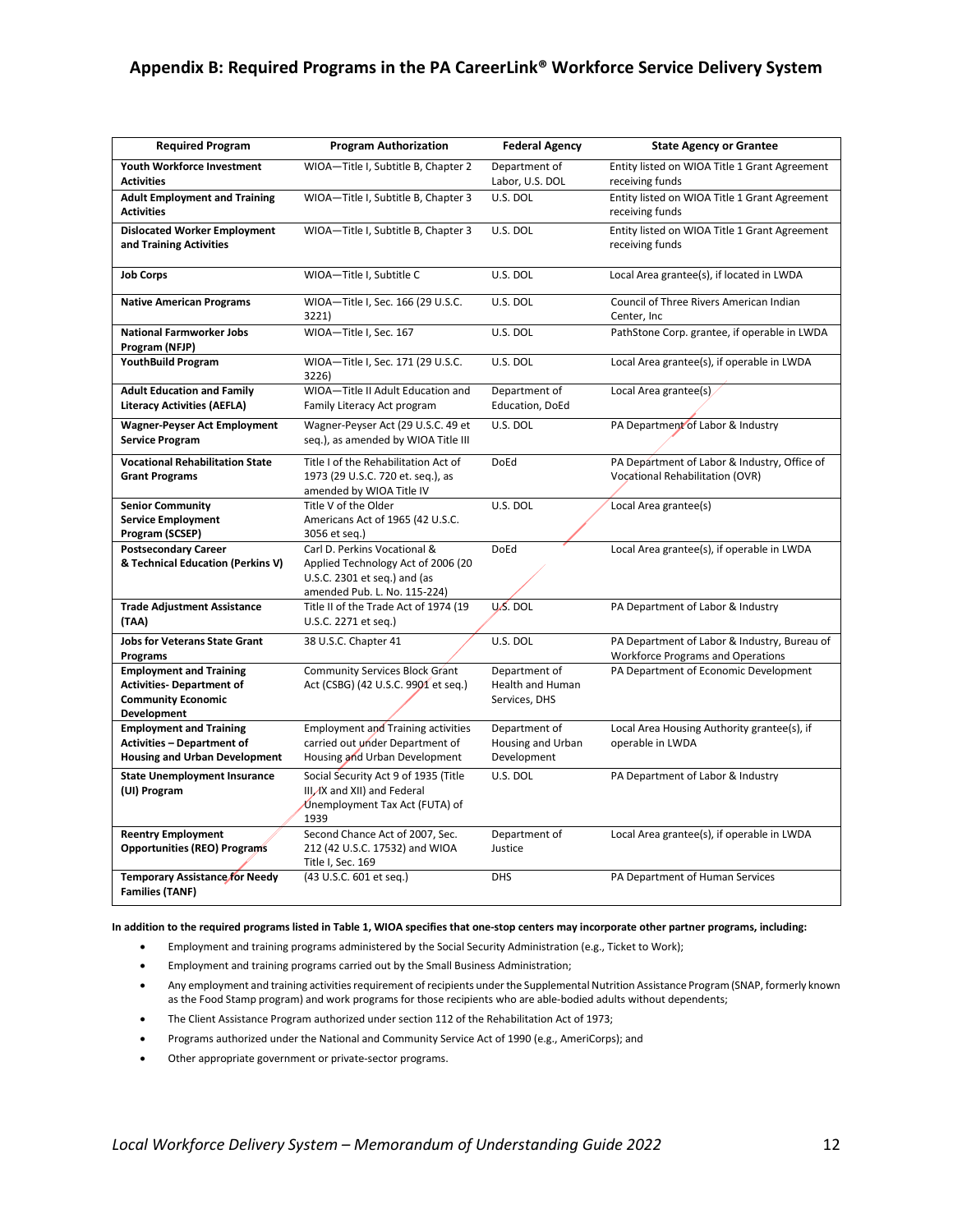# **Appendix C: Supporting Information and Related References**

#### **Statutes**

- [Public Law \(Pub. L.\) 113-128, Workforce Innovation and Opportunity Act \(WIOA\)](https://www.gpo.gov/fdsys/pkg/PLAW-113publ128/pdf/PLAW-113publ128.pdf)
- [Rehabilitation Act of 1973 \(29 U.S.C. 794\) Section 504](http://uscode.house.gov/view.xhtml?req=(title%3A29%20section%3A794%20edition%3Aprelim))
- [Buy American Act \(Pub. L 111-350\) Title 1, Sections 8301-](https://www.gpo.gov/fdsys/pkg/PLAW-111publ350/html/PLAW-111publ350.htm) 8303, dated January 4, 2011
- Further Continuing Appropriations Act, 2013 (Pub. L 113-6) Division F, Title I, Sections 1101 (a)(4) and [1102, dated March 26, 2013](https://www.congress.gov/113/plaws/publ6/PLAW-113publ6.pdf)
- [Consolidated Appropriations Act, 2012 \(Pub. L 112-74\) Division F, Title I, Section 105, dated December](https://www.congress.gov/112/plaws/publ74/PLAW-112publ74.pdf)  [23, 2011](https://www.congress.gov/112/plaws/publ74/PLAW-112publ74.pdf)
- [Age Discrimination Act of 1975 \(42 U.S.C. 6101\)](https://www.dol.gov/oasam/regs/statutes/age_act.htm)
- [Nontraditional Employment for Women Act of 1991 \(Pub. L102-235\)](https://www.govtrack.us/congress/bills/102/s367)
- [Wagner-Peyser Act \(29 U.S.C. 49\)](https://www.doleta.gov/regs/statutes/wag-peys.cfm)
- [Title IX of the Education Amendments of 1972](https://www.dol.gov/agencies/oasam/civil-rights-center/statutes/title-ix)
- [Title VI of the Civil Rights Act of 1964 \(42 U.S.C. 2000d et seq.\)](https://www.justice.gov/crt/fcs/TitleVI-Overview)
- [41 U.S.C. Section 702](https://www.gpo.gov/fdsys/granule/USCODE-2009-title41/USCODE-2009-title41-chap10-sec702)
- [42 U.S.C. Section 503](https://www.ssa.gov/OP_Home/ssact/title03/0303.htm)
- [42 U.S.C. Section 601-619](https://www.govregs.com/uscode/42/601-619)
- [The Nontraditional Employment for Women Act of 1991 \(Pub. 102-235\), dated December 12, 1991](https://www.gpo.gov/fdsys/pkg/STATUTE-105/pdf/STATUTE-105-Pg1806.pdf)

#### **Regulations**

- [Workforce Innovation and Opportunity Act; Joint Rule for Unified and Combined State Plans,](https://www.gpo.gov/fdsys/pkg/FR-2016-08-19/pdf/2016-15977.pdf)  [Performance Accountability, and the One-Stop System Joint Provisions; Final Rule](https://www.gpo.gov/fdsys/pkg/FR-2016-08-19/pdf/2016-15977.pdf)
- [Workforce Innovation and Opportunity Act; Department of Labor Only; Final Rule](https://www.govinfo.gov/content/pkg/FR-2016-08-19/pdf/2016-15975.pdf)
- [Programs and Activities Authorized by the Adult Education and Family Literacy Act \(Title II of the](https://www2.ed.gov/about/offices/list/ovae/pi/AdultEd/wioa-aefla-final-rule.pdf)  [Workforce Innovation and Opportunity Act\); Final Rule](https://www2.ed.gov/about/offices/list/ovae/pi/AdultEd/wioa-aefla-final-rule.pdf)
- [State Vocational Rehabilitation Services Program; State Supported Employment Services Program;](https://www.federalregister.gov/documents/2015/04/16/2015-05538/state-vocational-rehabilitation-services-program-state-supported-employment-services-program)  [Limitations on Use of Subminimum Wage; Final Rule](https://www.federalregister.gov/documents/2015/04/16/2015-05538/state-vocational-rehabilitation-services-program-state-supported-employment-services-program)
- [29 Code of Federal Regulations \(CFR\), Part 98, Subpart F, General Principles Relating to Suspension](https://www.gpo.gov/fdsys/search/pagedetails.action?browsePath=Title+29%2FSubtitle+A%2FPart+98%2FSubpart+F&granuleId=CFR-2004-title29-vol1-part98-subpartF&packageId=CFR-2004-title29-vol1&collapse=true&fromBrowse=true&collectionCode=CFR)  [and Debarment Actions](https://www.gpo.gov/fdsys/search/pagedetails.action?browsePath=Title+29%2FSubtitle+A%2FPart+98%2FSubpart+F&granuleId=CFR-2004-title29-vol1-part98-subpartF&packageId=CFR-2004-title29-vol1&collapse=true&fromBrowse=true&collectionCode=CFR)
- [2 CFR, Chapter 2, Office of Management and Budget Guidance for Grants and Agreements](http://www.ecfr.gov/cgi-bin/text-idx?tpl=/ecfrbrowse/Title02/2cfr200_main_02.tpl)
- [2 CFR 182, Government Wide Requirements for Drug-Free Workplace \(Financial Assistance\)](https://www.govinfo.gov/content/pkg/CFR-2014-title2-vol1/pdf/CFR-2014-title2-vol1-part182.pdf)
- [20 CFR Part 603, Federal-State Unemployment Compensation \(UC\) Program; Confidentiality and](http://www.ecfr.gov/cgi-bin/text-idx?c=ecfr&sid=e94b2dfd6265049fd654439f9f738212&rgn=div5&view=text&node=20:3.0.2.1.4&idno=20)  [Disclosure of State](http://www.ecfr.gov/cgi-bin/text-idx?c=ecfr&sid=e94b2dfd6265049fd654439f9f738212&rgn=div5&view=text&node=20:3.0.2.1.4&idno=20) UC Information
- [29 CFR Part 37, Implementation of the Nondiscrimination and Equal Opportunity Provisions of the](https://www.govinfo.gov/content/pkg/CFR-2011-title29-vol1/pdf/CFR-2011-title29-vol1-part37.pdf)  [Workforce Investment Act of 1998 \(WIA\)](https://www.govinfo.gov/content/pkg/CFR-2011-title29-vol1/pdf/CFR-2011-title29-vol1-part37.pdf)
- [29 CFR Part 38, Implementation of the Nondiscrimination and Equal Opportunity Provisions of the](https://www.gpo.gov/fdsys/search/pagedetails.action?sr=498&originalSearch=&st=design&ps=10&na=&se=&sb=re&timeFrame=&dateBrowse=&govAuthBrowse=&collection=&historical=false&packageId=CFR-2016-title29-vol1&fromState=&bread=true&granuleId=CFR-2016-title29-vol1-part38&collectionCode=CFR&browsePath=Title+29%2FSubtitle+A%2FPart+38&collapse=true&fromBrowse=true)  [Workforce Innovation and Opportunity Act](https://www.gpo.gov/fdsys/search/pagedetails.action?sr=498&originalSearch=&st=design&ps=10&na=&se=&sb=re&timeFrame=&dateBrowse=&govAuthBrowse=&collection=&historical=false&packageId=CFR-2016-title29-vol1&fromState=&bread=true&granuleId=CFR-2016-title29-vol1-part38&collectionCode=CFR&browsePath=Title+29%2FSubtitle+A%2FPart+38&collapse=true&fromBrowse=true)
- [29 CFR Part 93, New Restrictions on Lobbying](https://www.gpo.gov/fdsys/search/pagedetails.action;jsessionid=G8phVJYYSv5pnkCQlW2gt5Vk2TwdwbnPyCFM2fcH2pByRhpjSm44!930041035!-1565408708?browsePath=Title+29%2FSubtitle+A%2FPart+93&granuleId=CFR-2003-title29-vol1-part93&packageId=CFR-2003-title29-vol1&collapse=true&fromBrowse=true)
- 29 CFR 98, –Government Wide Debarment and Suspension (Non-procurement)
- [3 CFR 1986, Debarment](https://www.archives.gov/federal-register/codification/executive-order/12549.html) and Suspension
- [58 CFR 51751, Continuance of Certain Federal Advisory Committees](https://www.whitehouse.gov/the-press-office/2015/09/30/executive-order-continuance-or-reestablishment-certain-federal-advisory)
- [34 CFR 361, State Vocational Rehabilitation Services Program](http://www.ecfr.gov/cgi-bin/text-idx?tpl=/ecfrbrowse/Title34/34cfr361_main_02.tpl)

*Local Workforce Delivery System – Memorandum of Understanding Guide 2022* 13